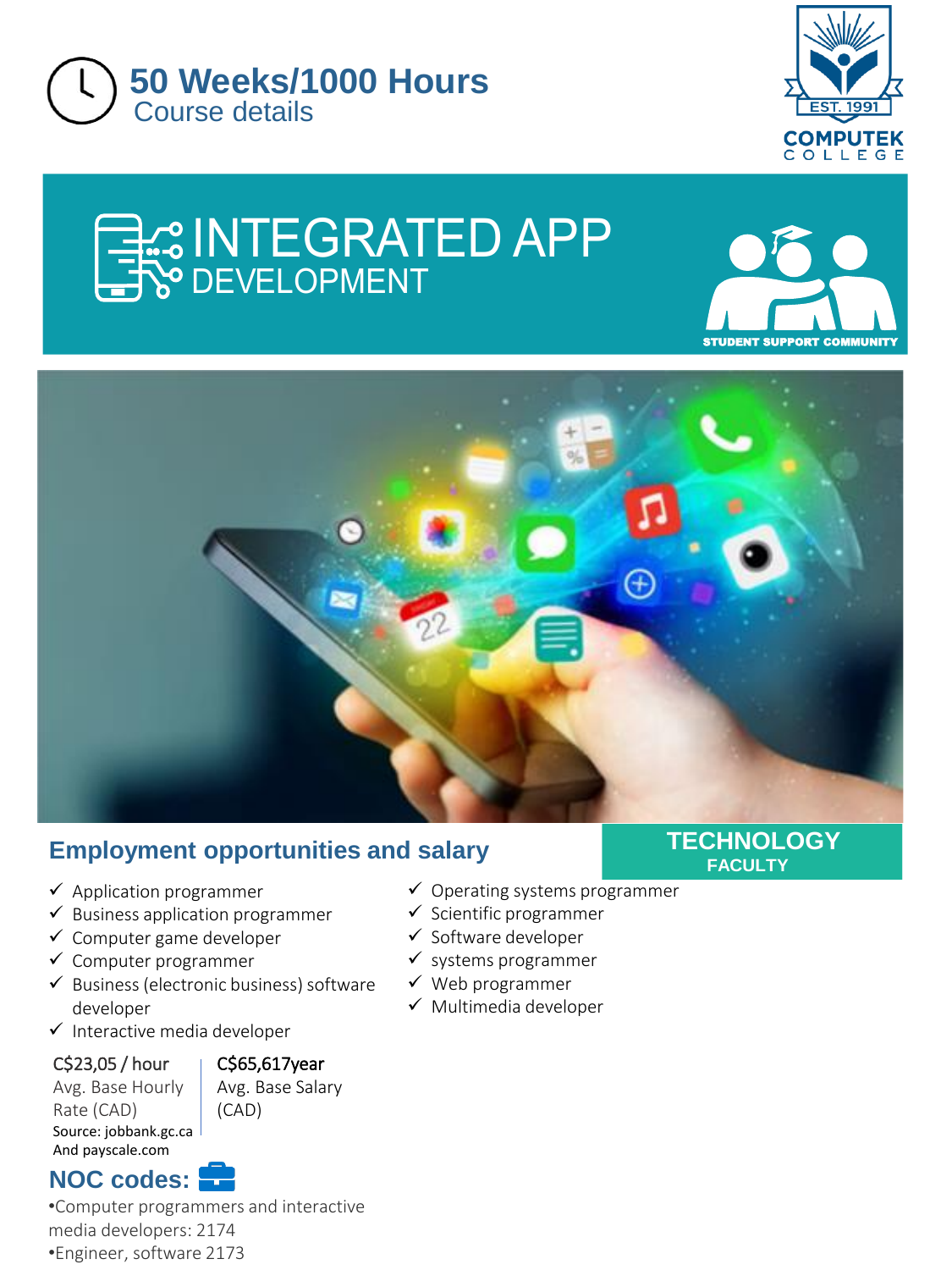## Course details **50 Weeks/1250 Hours**

## ER INTEGRATED APP

#### **Program Summary**

Object Oriented Concepts & Programming Enterprise Java Development Using Java EE Database Development with SQL & PL/SQL Application Development Using ASP.Net. Net Enterprise Development & Web API Database Concepts & Architecture Application Development Using C# Programming Fundamentals

## **Learning Focus**

- Operating Systems & Network Fundamentals
- Programming Logic & Design
- Programming Fundamentals
- Object Oriented Concept s & Programming with C+ +
- Java Programming
- Enterprise Development Using Java EE an EJB
- Database Concept s & Architecture
- Database Development with SQL & PL/SQL
- Windows Application Development Using C# (.Net)
- Web Application Development using ASP.Net Core
- Net Enterprise Development & Web API

## • Enterprise project

# EduCanada



An Integration Developer is responsible for the complete life cycle of information systems, from requirements and analysis to design and development. They do so by studying data sources and data models and then planning solutions before delivering integrations.





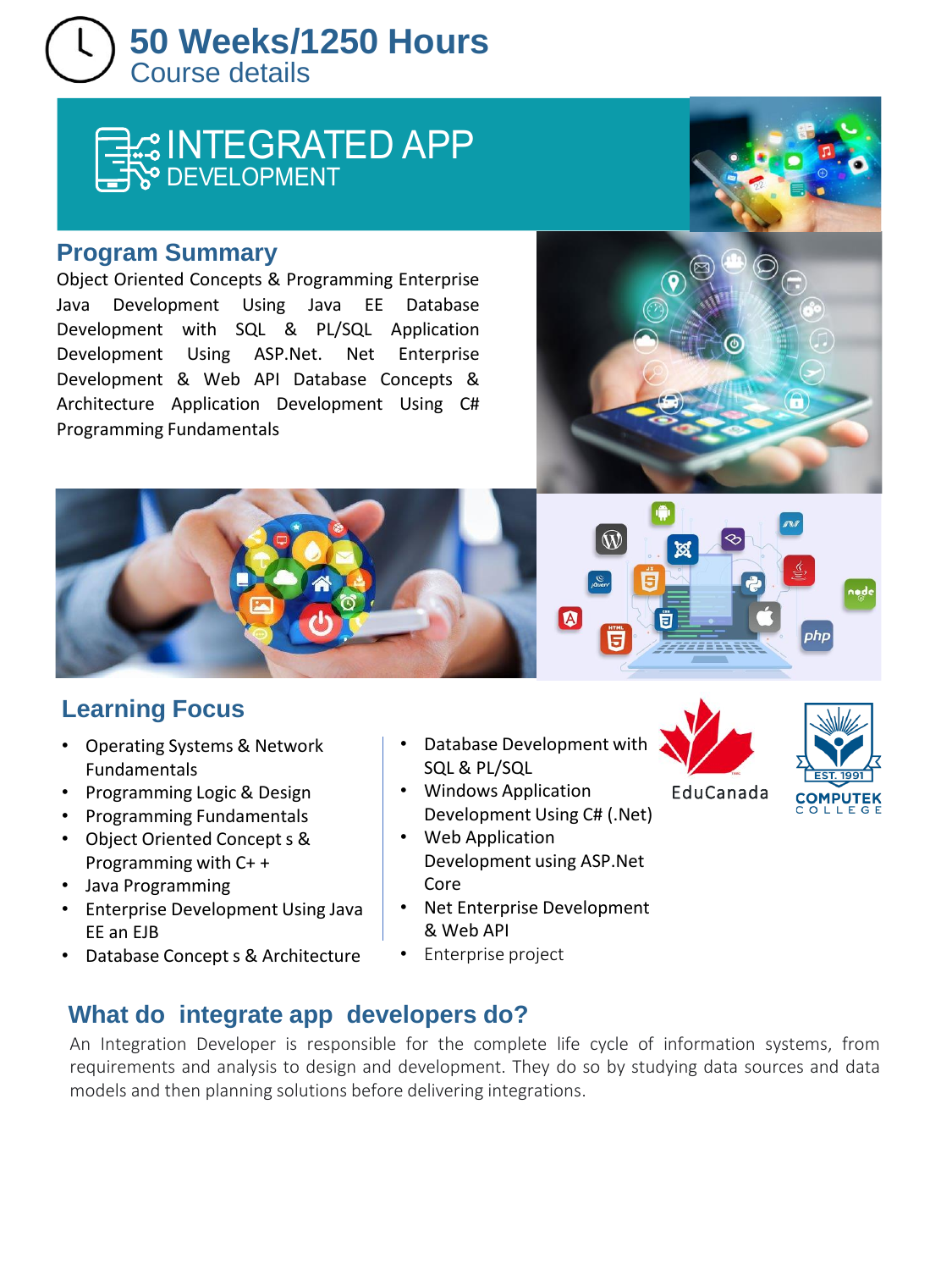## **INTEGRATED APP DEVELOPMENT**



Hours

#### **Operating Systems & Network Fundamentals**

This course is designed to teach to install, configure, monitor and optimize different operating systems. Students will gain an introduction to networking. 100

#### **Programming Logic & Design**

60 In this course, students will gain an insight into the logical components of basic programming. They will also be introduced to programming design during this course.

#### **Programming Fundamentals**

This course introduces basic programming fundamentals which are essential to further develop skills in program development. These fundamentals include syntax and logical components. 60

#### **Object Oriented Concept s & Programming with C+ +**

| This course is designed to improve the programming skills the students have acquired in C language | 115 |
|----------------------------------------------------------------------------------------------------|-----|
| and is geared towards object oriented concepts of programming.                                     |     |

#### **Java Programming**

100 This course is designed to teach students how to develop web applications and applets using Java Technology.

#### **Enterprise Development Using Java EE an EJB**

100 This course will introduce an overall architecture map to orient students to Java EE technologies. Adding to that, students will be introduced Enterprise JavaBeans.

#### **Database Concept s & Architecture**

65 This course will introduce students to designing, developing and implementing databases. Students will be able to build database applications which can be used as the data layer for enterprise applications and web applications.

#### **Database Development with SQL & PL/SQL**

This course is designed to teach managing database with Microsoft SQL Server. This also focuses of  $\,\,100$ managing the users and security on SQL Server.

#### **Windows Application Development Using C# (.Net**)

This course provides adequate knowledge in C#.Net and prepares the students to developing Windows Applications with Database access. 125

#### **Web Application Development using ASP.Net Core**

75 This course is designed to introduce students to designing, developing and deploying robust enterprise applications in .Net framework. Students will be able to build web applications using ASP.Net.